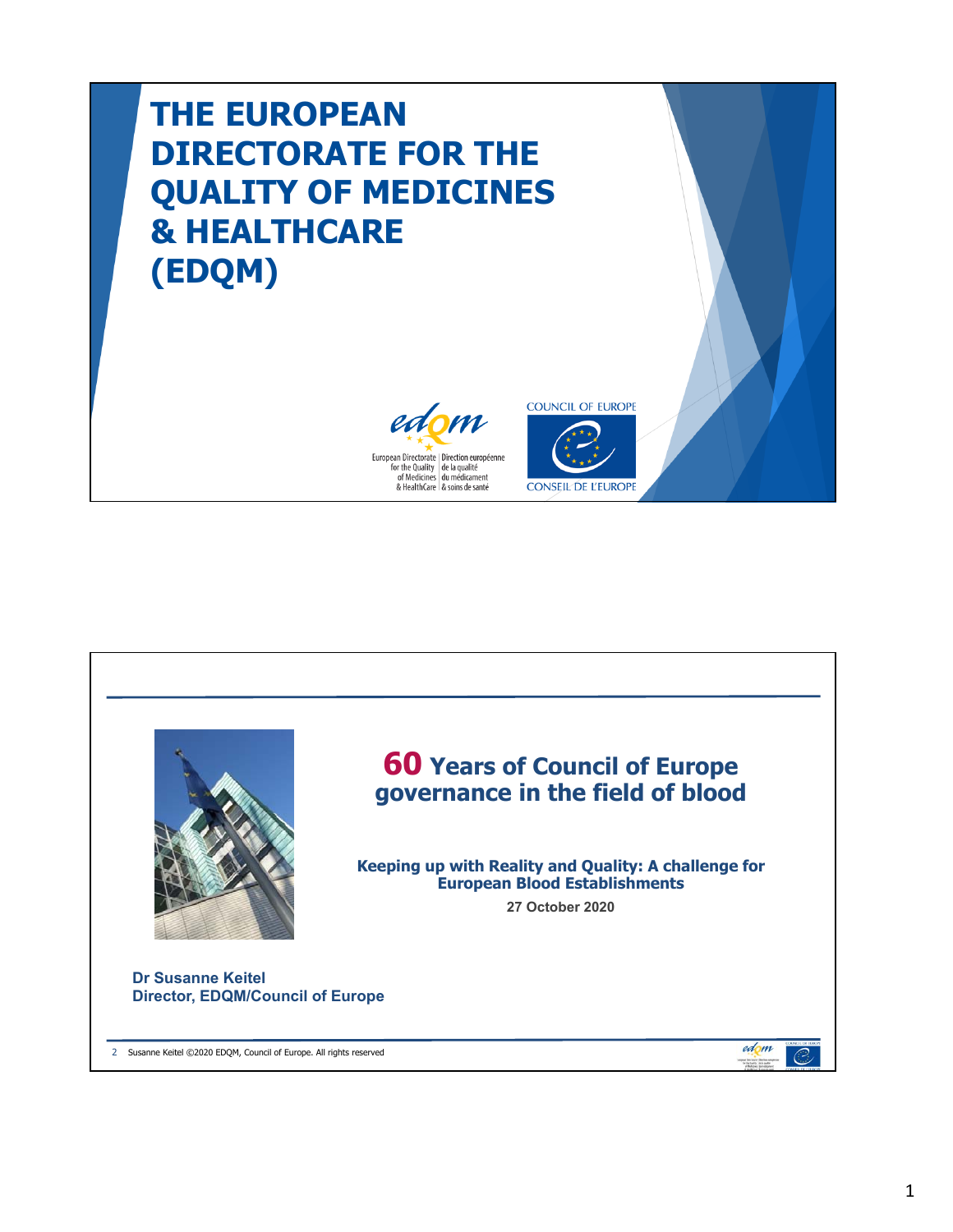

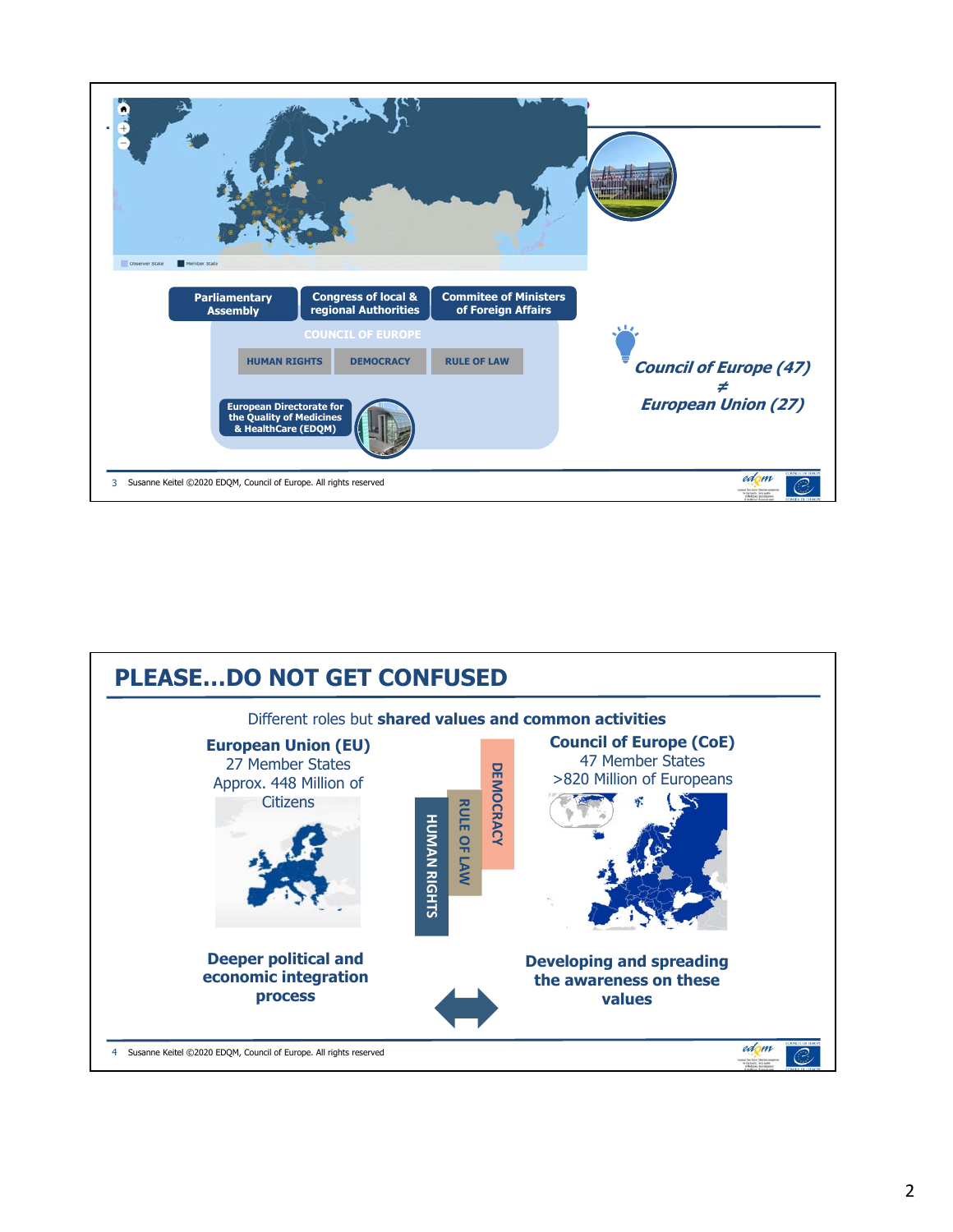

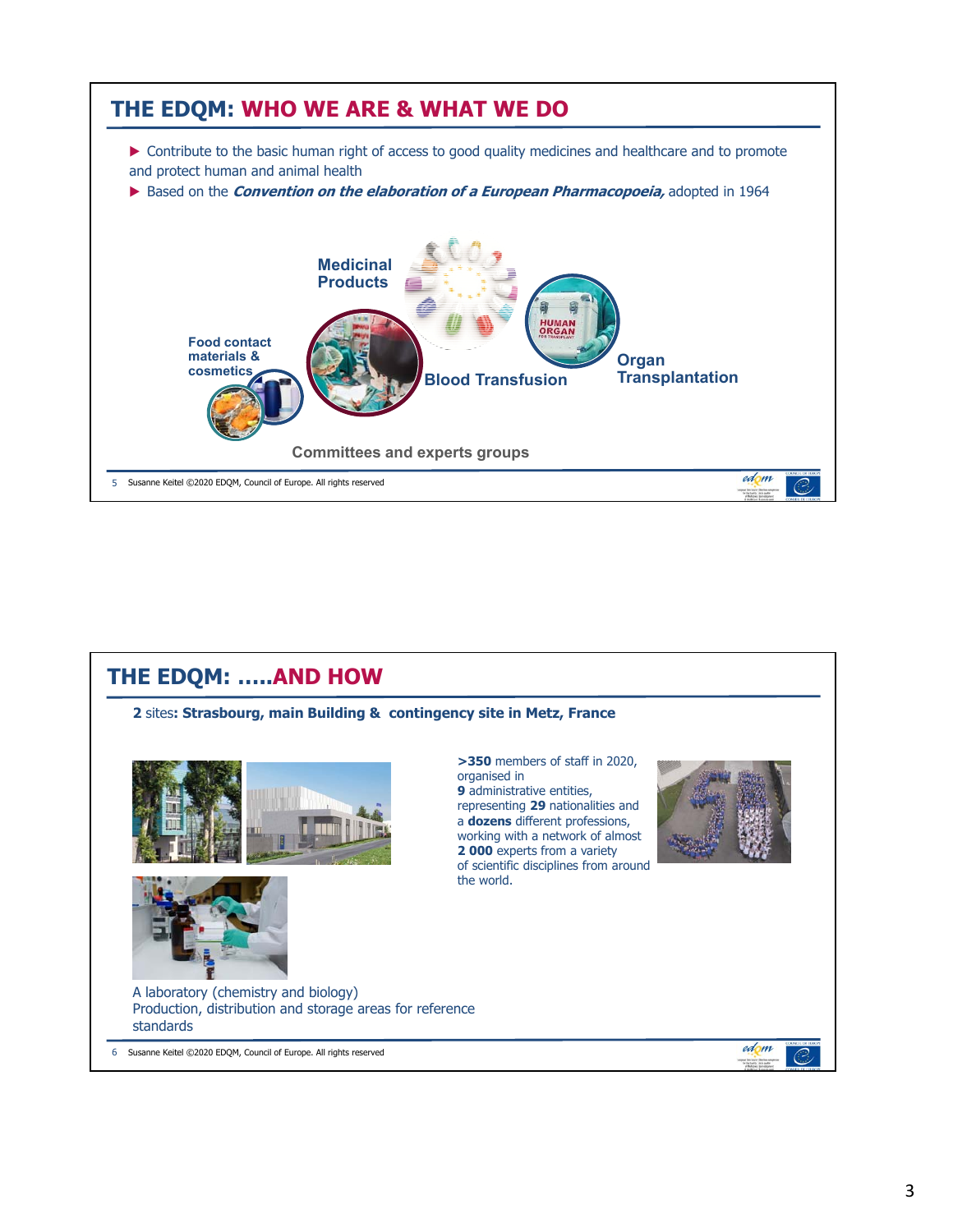

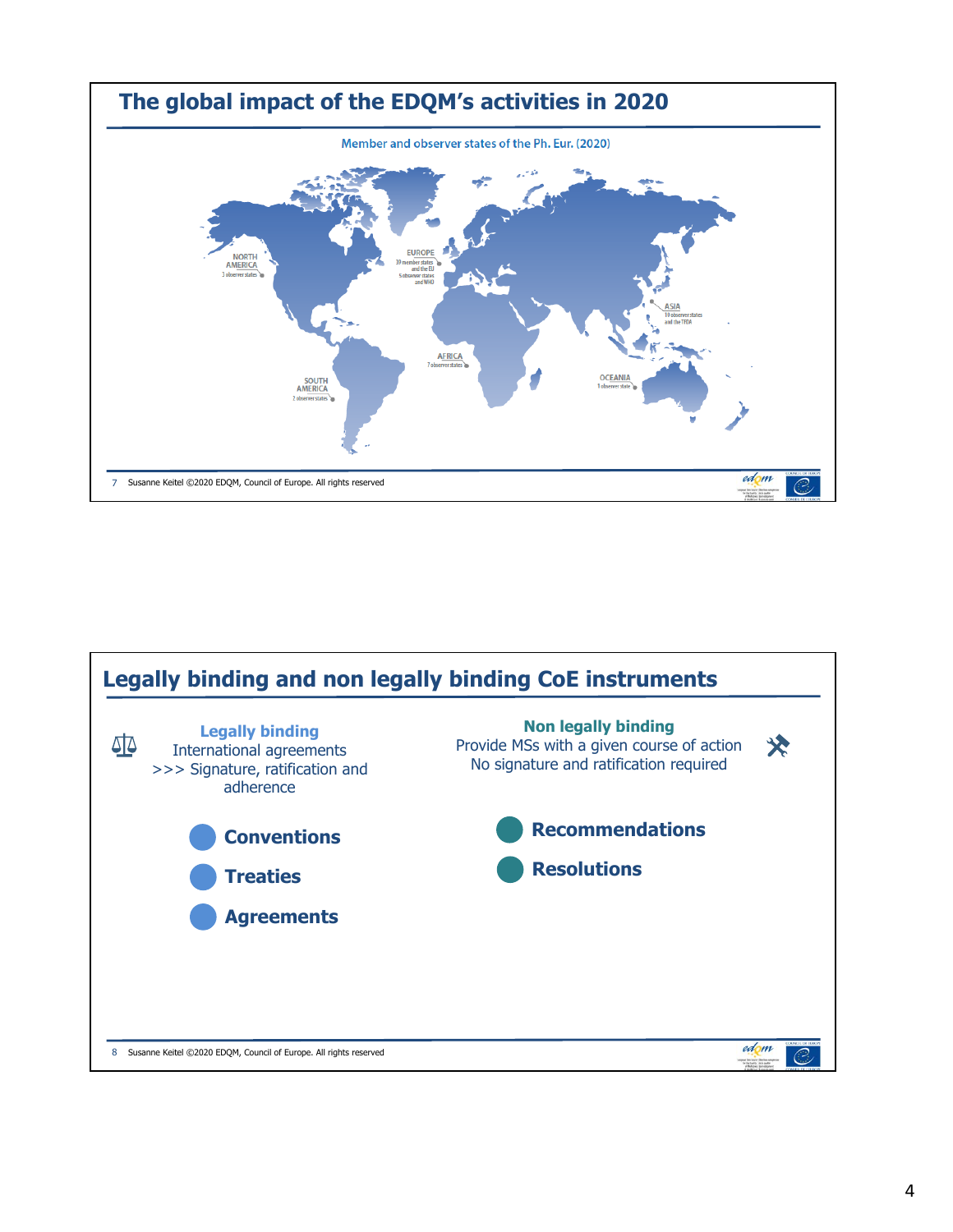

## **Genesis of the CoE's Governance in the field of Blood (2)**

## **3 Fundamental European Agreements**

▶ **1958 – ETS N**°**26 - European Agreement on the Exchange of Therapeutic Substances of Human origin :** Mutual assistance between Parties in the supply of therapeutic substances of human origin (human blood and its derivatives) should the need arise.

▶ **1962 – ETS N**°**39 - European Agreement on the Exchange of Blood-Grouping Reagents:** allows the Parties to make blood-grouping reagents available to other Parties who are in urgent need of them and to charge only those costs of collection, processing and carriage of such substances and the cost (if any) of their purchase.

**• 1974 – ETS N°84 - European Agreement on the Exchange of Tissue-Typing Reagents: make tissue**typing reagents available to other Parties who are in need of them, by the most direct route, subject to the condition that no profit is made on them and that they shall be used solely for medical and scientific purposes and free of import duties

Signed & ratified by: Belgium, Cyprus, Denmark; Finland, France, Germany, Greece, Ireland, Italy, Liechtenstein, Luxembourg, Malta, Netherlands, Norway, Slovak Republic, Slovenia, Spain, Sweden, Switzerland, Turkey, United Kingdom and the **European Union**

10 Susanne Keitel ©2020 EDQM, Council of Europe. All rights reserved

edom

C.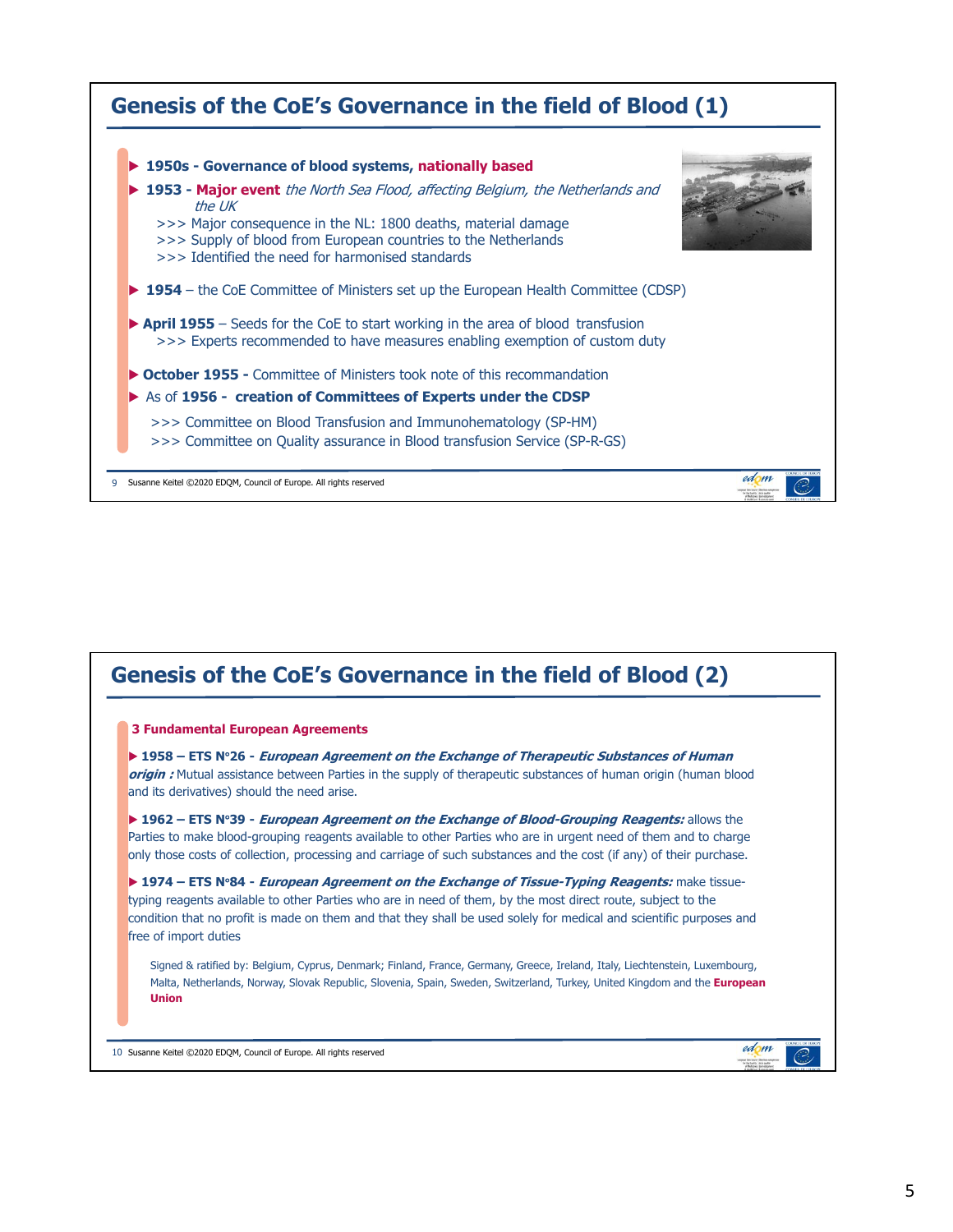| Genesis of the CoE's Governance in the field of Blood (3)                                                                                                                                                                                         |
|---------------------------------------------------------------------------------------------------------------------------------------------------------------------------------------------------------------------------------------------------|
| 'From the general to the particular', Prof. Bernard Genetet - Recommendations and Resolutions                                                                                                                                                     |
| <b>► 1968 – Resolution No R(68) 32 - Establishment of the European Bank of rare blood groups</b>                                                                                                                                                  |
| ▶ 1979 – Recommendation No R (79) 5 - Concerning international exchange and transportation of human substances                                                                                                                                    |
| ▶ 1980 – Recommendation No R $(80)$ 5- Concerning blood products for the treatment of haemophiliacs                                                                                                                                               |
|                                                                                                                                                                                                                                                   |
| <b>► 1994 – Recommendation No R (95) 14-</b> On the protection of health of donors and recipients in the area of blood<br>transfusion >>>lays down ethical principles, including the principle of <b>Voluntary Non remunerated Blood Donation</b> |
| <b>► 1995– Recommendation No R (95) 15 -</b> On the preparation, use and quality assurance of blood components<br>>>> Annex: Guide to the preparation, use and quality assurance of blood components                                              |
| 2013 - Resolution CM/Res(2013)3 - On sexual behaviours of blood donors that have an impact on transfusion<br>safety                                                                                                                               |
| <b>2017 - Resolution CM/Res(2017)43</b> - on principles concerning haemophilia therapies (replacing Resolution<br>CM/Res(2015)3)                                                                                                                  |
| <b>TOTAL number of recommendations/resolutions: 29</b>                                                                                                                                                                                            |
| edom<br>11 Susanne Keitel ©2020 EDOM, Council of Europe. All rights reserved                                                                                                                                                                      |

| <b>Council of Europe cooperation with</b> |                                                                                                                                                                                                      |                                                     |
|-------------------------------------------|------------------------------------------------------------------------------------------------------------------------------------------------------------------------------------------------------|-----------------------------------------------------|
| <b>Central &amp; Eastern countries</b>    |                                                                                                                                                                                                      |                                                     |
| country assessments                       | <b>1990's</b> – Cooperation with central and Eastern European countries: survey used to prepare a<br>working document to support countries to further develop their blood system and organisation of | <b>Blood services</b><br>in south-eastern<br>Europe |
|                                           | ▶ 2000 – technical support targeting specific countries, e.g. Moldova – in collaboration with the<br>Council of Europe Development Bank (CEB) and cooperation with SEE and WHO                       |                                                     |
|                                           | <b>European Community: the first seed</b>                                                                                                                                                            |                                                     |
| blood or human plasma                     | <b>Directive 89/381/EEC</b> – laying down special provisions for proprietary medicinal products derived from human                                                                                   |                                                     |
|                                           | ▶ 1990's - European Community & Council of Europe joint surveys to assess extent of transposition and<br>implementation of the Directive                                                             |                                                     |
|                                           | ▶ 1990's - Council of Europe experts involved in the elaboration of technical requirements of the EU Blood<br>legislation. EU blood legislation built on requirements laid down in the Blood guide   |                                                     |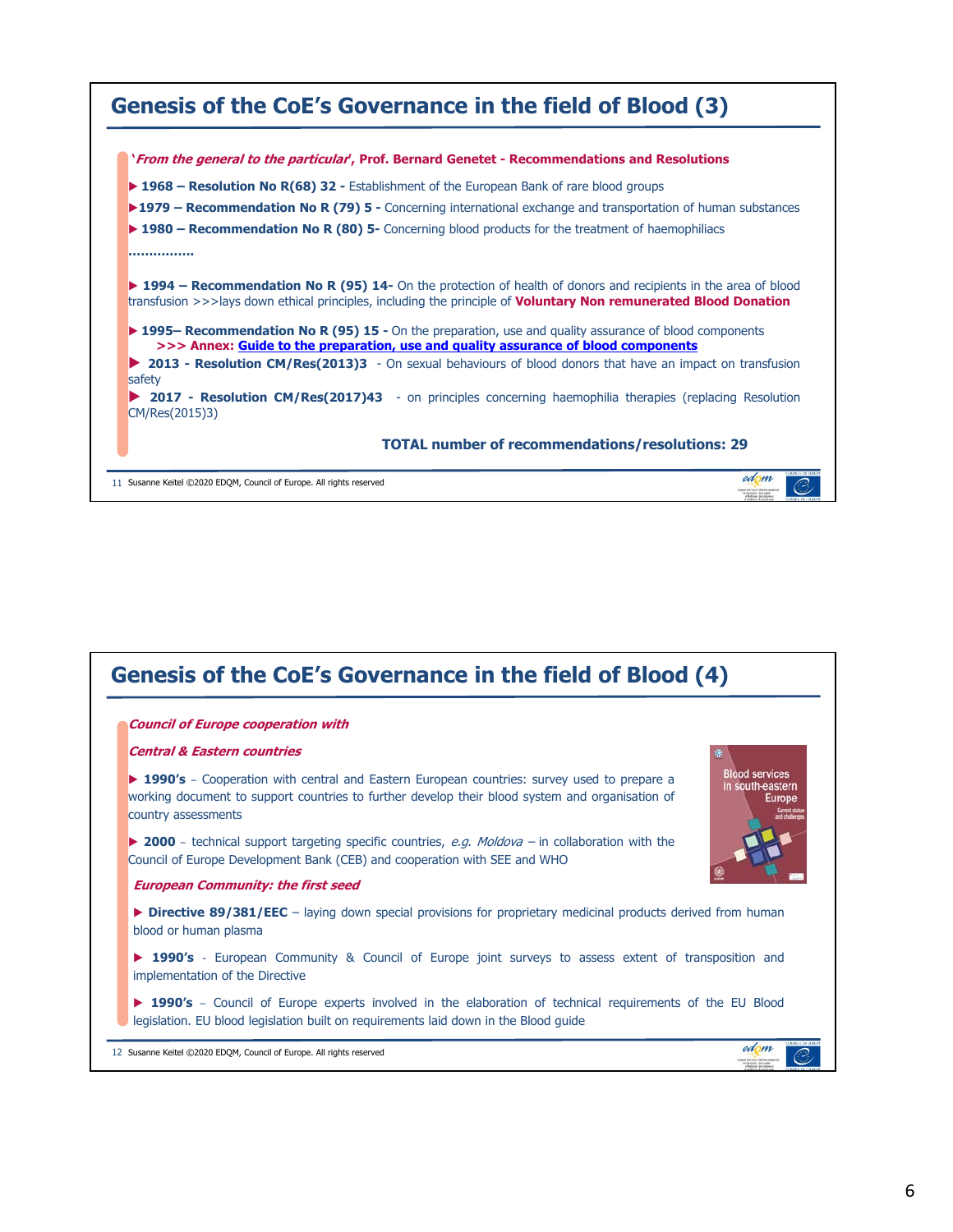

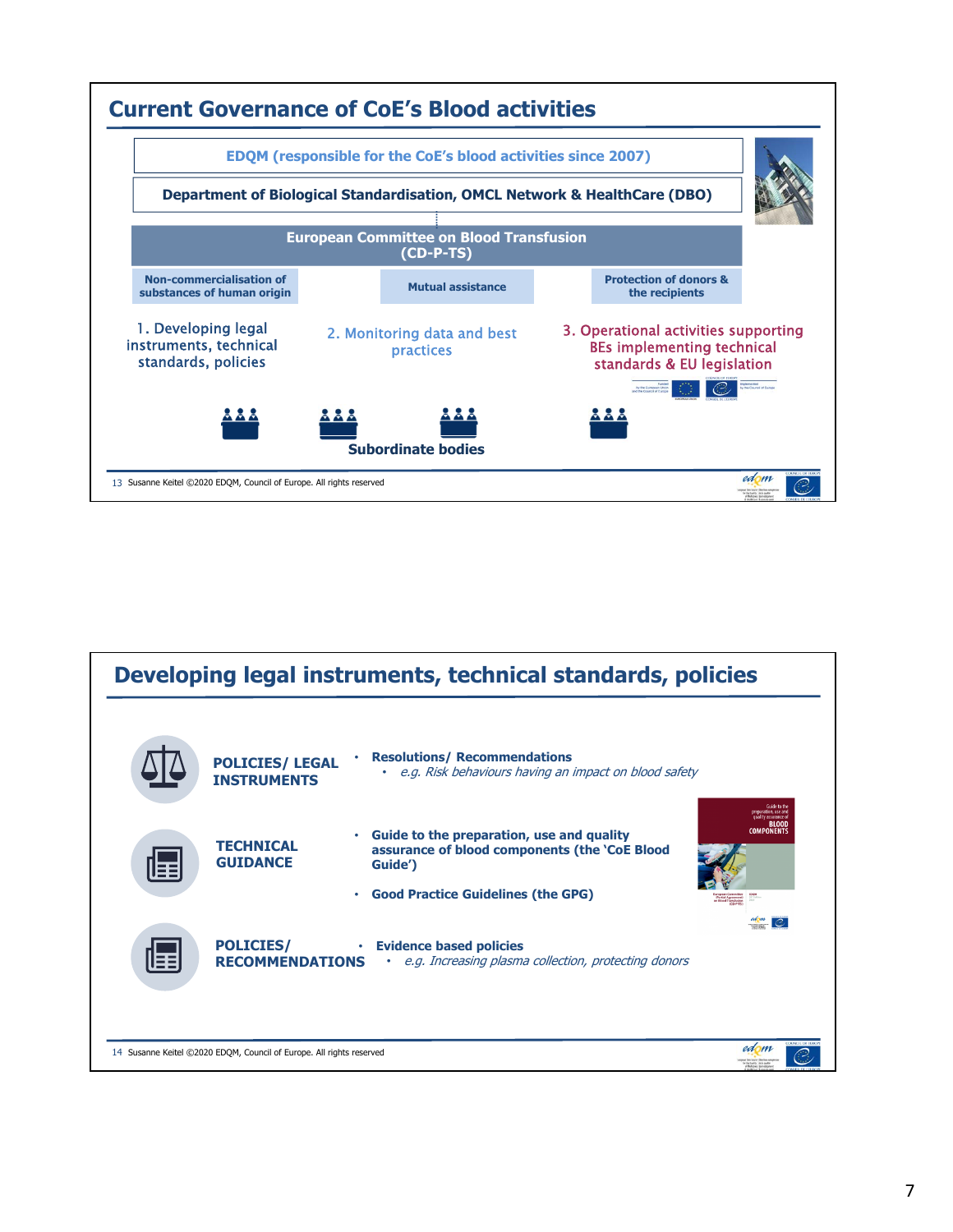